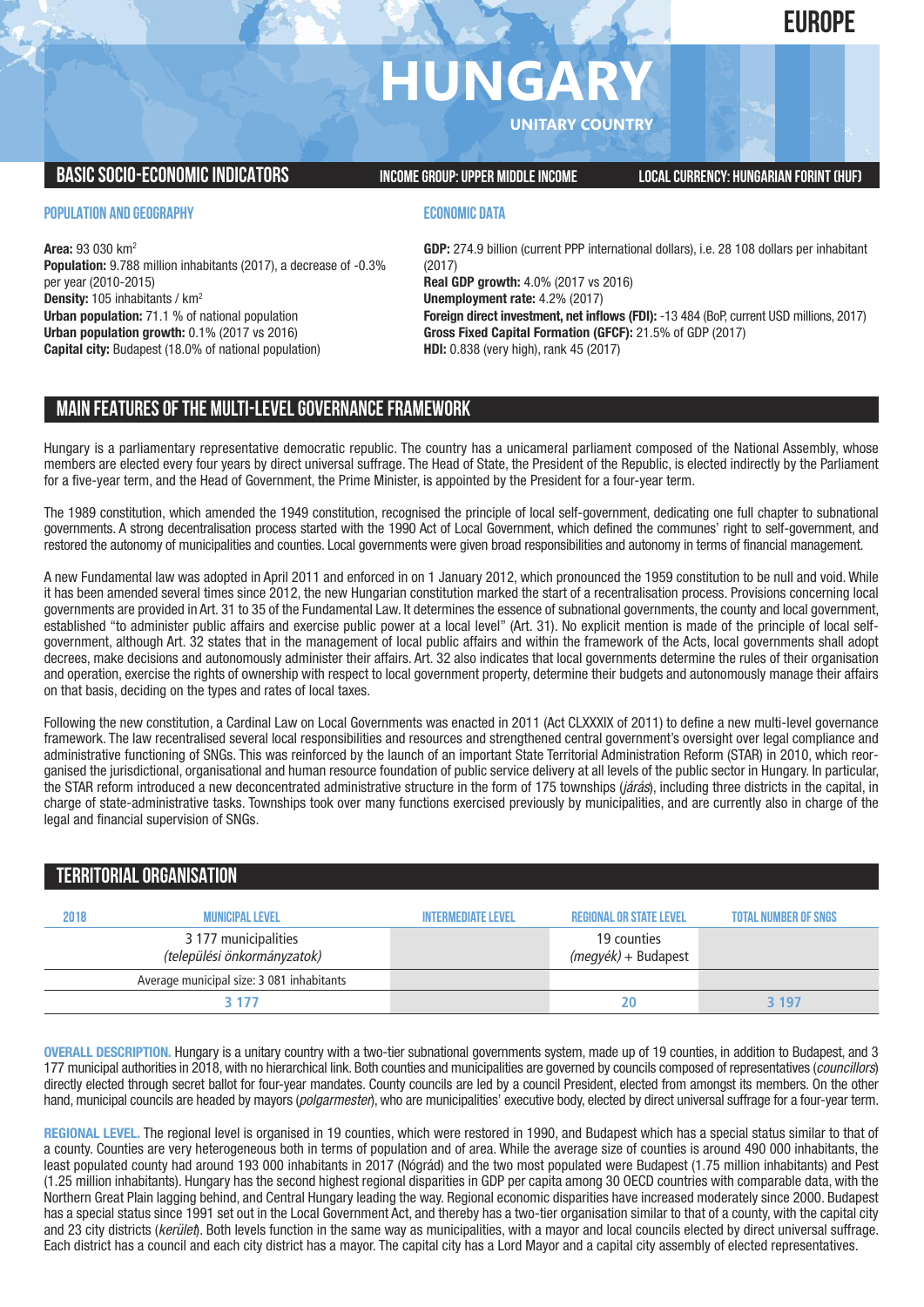**MUNICIPAL LEVEL.** The municipal level in Hungary is highly fragmented, comprising villages (*kozsegek*), towns (*varosok*) and 23 cities with county status (*megyei jogu varos*), conferred to towns that were county seats in 1990 and cities with more than 50 000 inhabitants if they request this status to the Parliament. Cities with county status are in charge of the responsibilities of the county in their area. They can form city districts with full legal statute and establish city district offices.

Hungarian municipalities have an average size of 3 088 inhabitants (vs 5 900 in the EU28 and 9 700 in the OECD in 2018) and a median size of 815 inhabitants. As of 2016, 91% of municipalities had fewer than 5 000 inhabitants, and even 76% less than 2 000 inhabitants. 30% of the population was living in cities with more than 500 000 inhabitants (compared to 55% on average in OECD countries).

Cardinal Act on local government of December 2011 set 2 000 inhabitants as the critical threshold for local administration. It does not force mergers but stipulates that small municipalities under 2 000 inhabitants must group their administrative services into joint offices or districts or micro-regions. The purpose of the reform was to ensure sufficient administrative and human capacity in small settlements without merging municipalities or restricting municipal autonomy. As of 2017, there were 738 joint offices operating across Hungary, with 83% of municipalities involved in one of them. In addition to these joint offices, Hungary had 1 517 local government associations in 2017, comprising more than 10 765 members. Inter-municipal cooperation has been encouraged since the 1997 Act on the Associations and Co-operation of Local Government.

The State deconcentrated administration at territorial level was reformed in 2010 as part of the STAR reform. The former administrative entities became integrated in the so-called county government offices (or in case of Budapest: district government office). The 20 largest government offices, which form the largest units of territorial administration, operate in county seats, and in Budapest. They coordinate and promote the territorial implementation of government tasks in accordance with legislation and government decisions. District (metropolitan district) offices are the smallest units of territorial administration in 174 cities and 23 districts in Budapest. Their basic task is to manage first-level administrative cases (under county level).

#### **SUBNATIONALGOVERNMENT RESPONSIBILITIES**

The 2012 Constitutional reform and the Cardinal Law on Local Governments have profoundly transformed SNGs in Hungary, reducing their scope, functions and financing resources. It recentralised several (or parts of) functions in education (primary and secondary education), healthcare (free medical services, hospitals, excluding specialised clinics), social protection (social allowances for the elderly, families, etc.), public hygiene, water works, and administration (document office duties). Counties lost several major competences (healthcare inc. hospitals, social initiatives and secondary education) to be mainly in charge of regional and territorial development, as detailed in the National Development and Territorial Development Concept (EU programming period 2014- 2020), which makes them key actors of territorial development. Municipalities are no longer in charge of primary education but they keep several responsibilities in areas such as health care, social protection, environment, housing, community amenities and utilities, culture and sports.

#### **Main responsibilitysectors and sub-sectors**

|                                       | <b><i>STATE LEVEL</i></b>                                  | <b>MUNICIPAL LEVEL</b>                                                                                                                        |  |
|---------------------------------------|------------------------------------------------------------|-----------------------------------------------------------------------------------------------------------------------------------------------|--|
| 1. General public services            | Coordination tasks (regarding municipal service provision) | Internal administration; Administrative tasks; Issuance of various permits                                                                    |  |
| 2. Public order and safety            |                                                            |                                                                                                                                               |  |
| 3. Economic affairs/transports        | Regional development; Rural development                    | Road maintenance; Public transport                                                                                                            |  |
| 4. Environmental protection           |                                                            | Environmental health; Waste management; Public parks                                                                                          |  |
| 5. Housing and<br>community amenities | Land-use planning                                          | Land-use planning: Cemeteries: Street lighting: Maintaining and cleaning<br>of public areas; Parking garages; Housing and property management |  |
| 6. Health                             |                                                            | Primary healthcare; Health protection                                                                                                         |  |
| 7. Recreation.<br>culture & religion  |                                                            | Public library services; Performing art organisations;<br>Protection of local cultural heritage                                               |  |
| 8. Education                          |                                                            | Support to local community education                                                                                                          |  |
| 9. Social protection                  |                                                            | Children protection support; Social provision tied<br>to local government ordinances                                                          |  |

### **SUBNATIONAL GOVERNMENT FINANCE**

| <b>Scope of fiscal data:</b> county governments, municipalities, associations of local governments | <b>SNA 2008</b> | Availability of fiscal data: | Quality/reliability of fiscal data: |
|----------------------------------------------------------------------------------------------------|-----------------|------------------------------|-------------------------------------|
| and local minority governments.                                                                    |                 | Hiah                         | High                                |

**GENERAL INTRODUCTION.** Despite the political autonomy of local governments, the Hungarian public governance system is now quite centralised on the fiscal side. Following the 2007-08 economic crisis and critical state of subnational finance prior to 2010 in Hungary, the national government undertook in 2011 - an extensive constitutional reform leading to the recentralisation of resources, responsibilities and related expenditure, and debt.While municipalities have kept some local responsibilities and can levy their own resources through specific local taxes, the counties, are now deprived of any "general competences" and have gradually been excluded from the governance framework. On the other hand, the development of a township system reinforced the financial influence of the central state.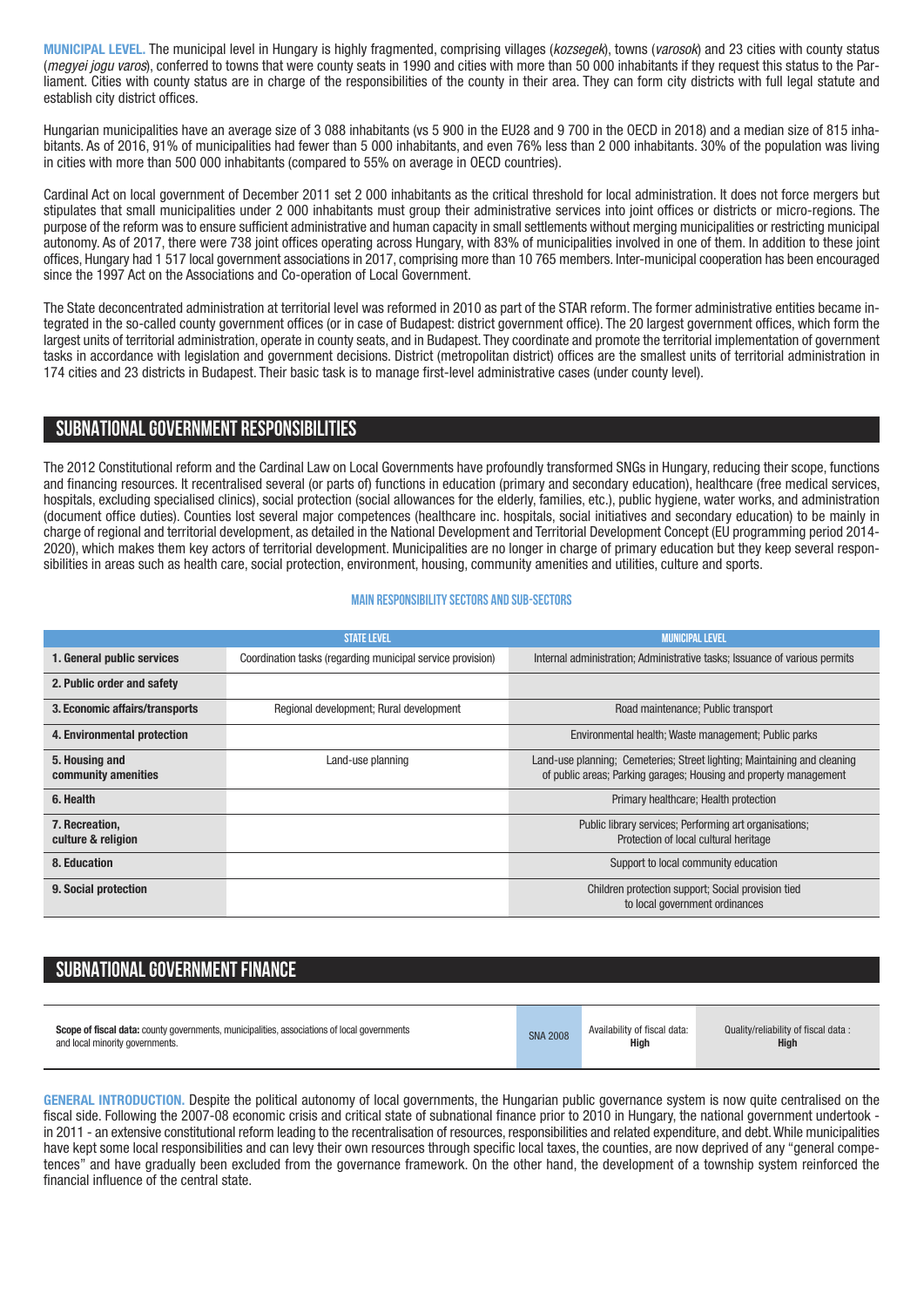## **HUNGA UNITARY COUNTRY**

#### **SUBNATIONAL GOVERNMENT EXPENDITURE BY ECONOMIC CLASSIFICATION**

| 2016                            | <b>DOLLARS PPP / INH.</b> | % GDP   | % SNG EXPENDITURE | % GENERAL GOVERNMENT EXPENDITURE<br><b>(SAME EXPENDITURE CATEGORY)</b> |
|---------------------------------|---------------------------|---------|-------------------|------------------------------------------------------------------------|
| <b>Total expenditure</b>        | 608                       | 6.0%    | 100%              |                                                                        |
| Inc. current expenditure        | 360                       | 5.1%    | 84.5%             | Total expenditure<br>12.9%                                             |
| Staff expenditure               | 676                       | 2.5%    | 42.0%             |                                                                        |
| Intermediate consumption        | 482                       | 1.8%    | 30.0%             |                                                                        |
| Social expenditure              | 35                        | 0.1%    | 2.2%              | 23.2%<br>Staff expenditure                                             |
| Subsidies and current transfers | 162                       | 0.6%    | 10.1%             |                                                                        |
| Financial charges               | 2                         | $0.0\%$ | 0.1%              | 0.9%<br>Social benefits                                                |
| <b>Others</b>                   | 3                         | $0.0\%$ | 0.2%              |                                                                        |
| Incl. capital expenditure       | 249                       | 0.9%    | 15.5%             |                                                                        |
| Capital transfers               | 44                        | 0.2%    | 2.7%              | 27.3%<br>Direct investment                                             |
| Direct investment (or GFCF)     | 205                       | 0.8%    | 12.7%             | 30%<br>40%<br>10%<br>20%                                               |

**EXPENDITURE.** As a result of the recentralisation of a large part of SNG responsibilities under the Local Government Act, the share of SNG expenditure in GDP and public expenditure decreased significantly from 2010 to 2016, by respectively 6.5 and almost 12 percentage points, to stand in 2016 well below the OECD average (amounting to 16.2% of GDP and 40.4% of public expenditure) and the EU28 average (15.5% of GDP and 33.4% of public expenditure). The share of SNG staff spending in total public staff spending went from 50% in 2010 to 23% in 2016, resulting from large transfers of personnel from SNGs to the new deconcentrated government offices. SNG staff spending decreased by 7.3% on average per year in real terms between 2007 and 2017.

**DIRECT INVESTMENT.** Following the global crisis and the recentralisation reform, the share of SNGs in public investment has kept decreasing, from 59% in 2011 and 39% in 2013 to 27% in 2016,well below the OECD average (56.9% of public investment) and the EU28 average (51.6%).As a share of GDP, SNG investment also decreased significantly from 2.2% of GDP in 2010 to 0.8% in 2016. SNG investment dropped by 2.5% on average per year in real terms from 2007 to 2017. In 2016, most SNG investing was dedicated to general public services (36%) and economic affairs and transport (25.4%), as well as housing and community amenities and environmental protection. The National Development and Territorial Development Concept (NDTDC), adopted by the Parliament in 2014 after extensive consultation across ministries, county councils and local governments, includes several goals for subnational development, such as the concept of polycentricism, and considers different levels of urban centres, including Budapest and 67 other towns as urban areas with (potentially) international relevance as regional poles, which could have an impact on investment.

#### **SUBNATIONALGOVERNMENTEXPENDITURE BYFUNCTIONALCLASSIFICATION – COFOG**

Main categories of SNG spending in 2016 included general public services (24.5% of SNG expenditure), followed by economic affairs/transport (20.4%), allocated in particular to regional development, road maintenance and public transportation. The sector in which SNGs play the biggest role is housing and community amenities (45.4% of total public spending in this area, or 0.4% of GDP), and to a lesser extent environmental protection (23.6% of public expenditure in this sector).The responsibilities of counties on matters related to health, education, social protection and culture have been continuously narrowing since the 1990s, as those tasks have been taken up by the central State. As a result, the shares of SNG spending in education, health, housing and community amenities, recreation and culture and environmental protection have sharply decreased since 2011.



income

#### **SUBNATIONALGOVERNMENT REVENUE BYCATEGORY**